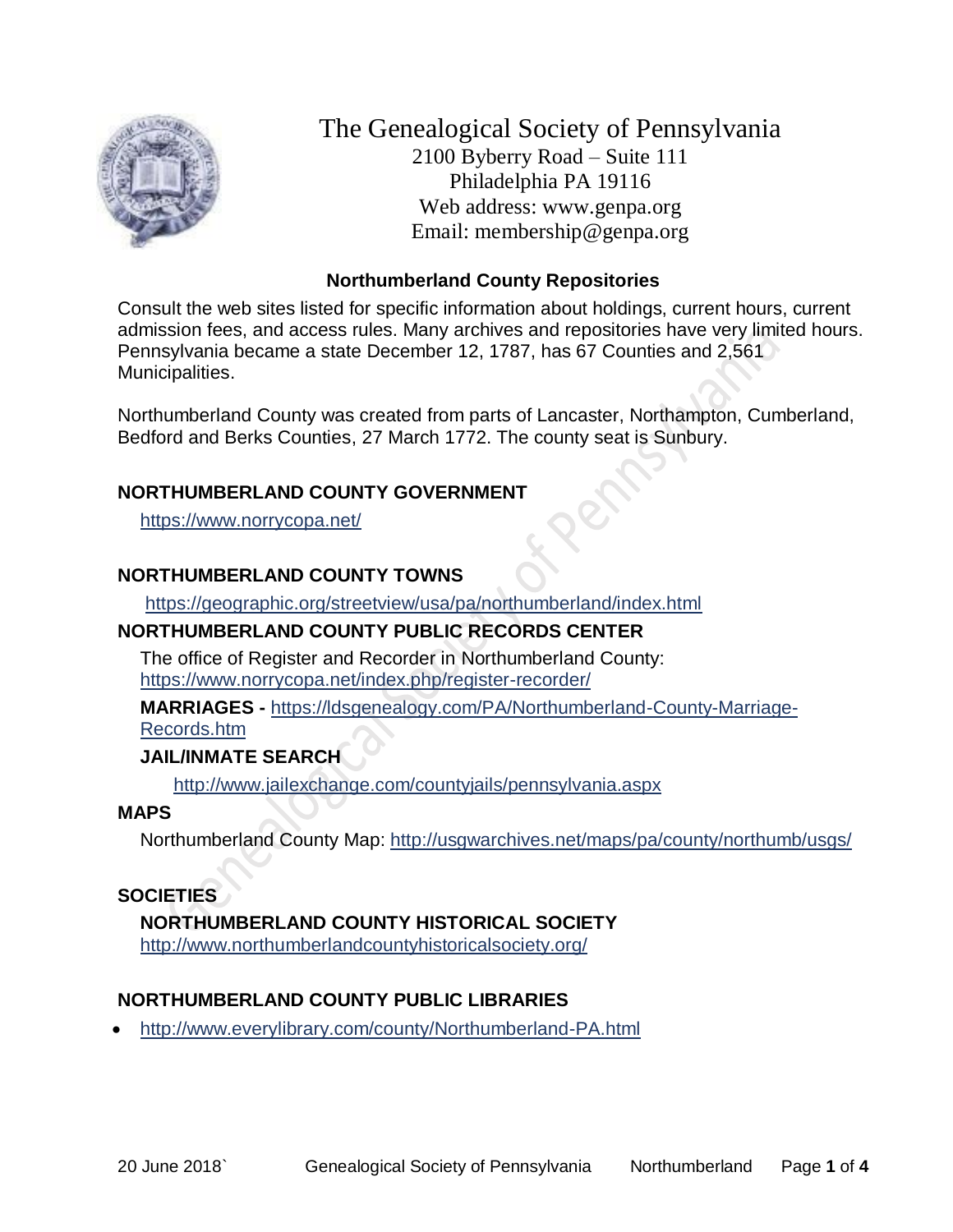### **RESOURCES**

- **Genealogical Society of Pennsylvania GSP** [http://GenPA.org](http://genpa.org/) **GSP Research** <https://genpa.org/research/>
- PAGenWeb **Northumberland** County <http://www.pagenweb.org/~northumberland/>
- Obituaries –
- **LDS** <http://ldsgenealogy.com/PA> [http://www.newspaperobituaries.net/pennsylvania/northumberland\\_county\\_obituaries.ht](http://www.newspaperobituaries.net/pennsylvania/northumberland_county_obituaries.htm) [m](http://www.newspaperobituaries.net/pennsylvania/northumberland_county_obituaries.htm)
- County Newspapers
	- o *The Daily Item* [http://www.dailyitem.com/news/northumberland\\_county/](http://www.dailyitem.com/news/northumberland_county/)
	- o *Sunbury American and Shamokin Journal* (1840-1848) <https://chroniclingamerica.loc.gov/lccn/sn85054702/issues/>
	- o *Sunbury American* (1848-1879) <https://chroniclingamerica.loc.gov/lccn/sn84026403/issues/>
- **Random Acts of Kindness** <https://www.raogk.org/>
- **Family Search LDS:** <https://familysearch.org/>Free site but does require a login Collection List <https://familysearch.org/search/collection/list>
- [https://www.familysearch.org/wiki/en/Northumberland\\_County,\\_Pennsylvania\\_Genealogy#Vital\\_](https://www.familysearch.org/wiki/en/Northumberland_County,_Pennsylvania_Genealogy%23Vital_Records) [Records](https://www.familysearch.org/wiki/en/Northumberland_County,_Pennsylvania_Genealogy%23Vital_Records)
- **Collections at the Historical Society of Pennsylvania HSP**  <http://hsp.org/collections>
	- HSP is membership based and there is a fee 1300 Locust Street, Philadelphia, PA 19107 215-732-6200 ext. 235 or [membership@hsp.org](mailto:membership@hsp.org)
- **RG-47. RECORDS OF THE COUNTY GOVERNMENTS** Guide to African American Resources at the Pennsylvania State Archives <http://www.phmc.state.pa.us/bah/aaGuide/AA-RG-47.html>
- **National Archives of Philadelphia** (**NARA**) Mid Atlantic Region: [http://www.nara.gov/research\\_rooms/mid\\_atlantic/](http://www.nara.gov/research_rooms/mid_atlantic/) **Records Request Process**

National Archives 14700 Townsend Road Philadelphia, Pennsylvania 19154-1096 Telephone: (215) 305-2044 Fax: (215) 305-2038 E-mail: [philadelphia.archives@nara.gov](mailto:philadelphia.archives@nara.gov)

<https://wwwarchives.gov/philadelphia>

#### **Naturalizations: NARA**

Pennsylvania: Philadelphia, 1790-1991; Pittsburgh, 1820-1979; Erie, 1940-1972; Scranton, 1901-1990; Wilkes-Barre, 1943-1972; Williamsport, 1909-1913; and Harrisburg, 1911-1917

#### **MILITARY**

The National Archives at Philadelphia (**NARA**), through its partners Ancestry.com and Fold3.com, provides access to records relating to the military service of individuals from the American Revolution through World War II. Please note that Official Military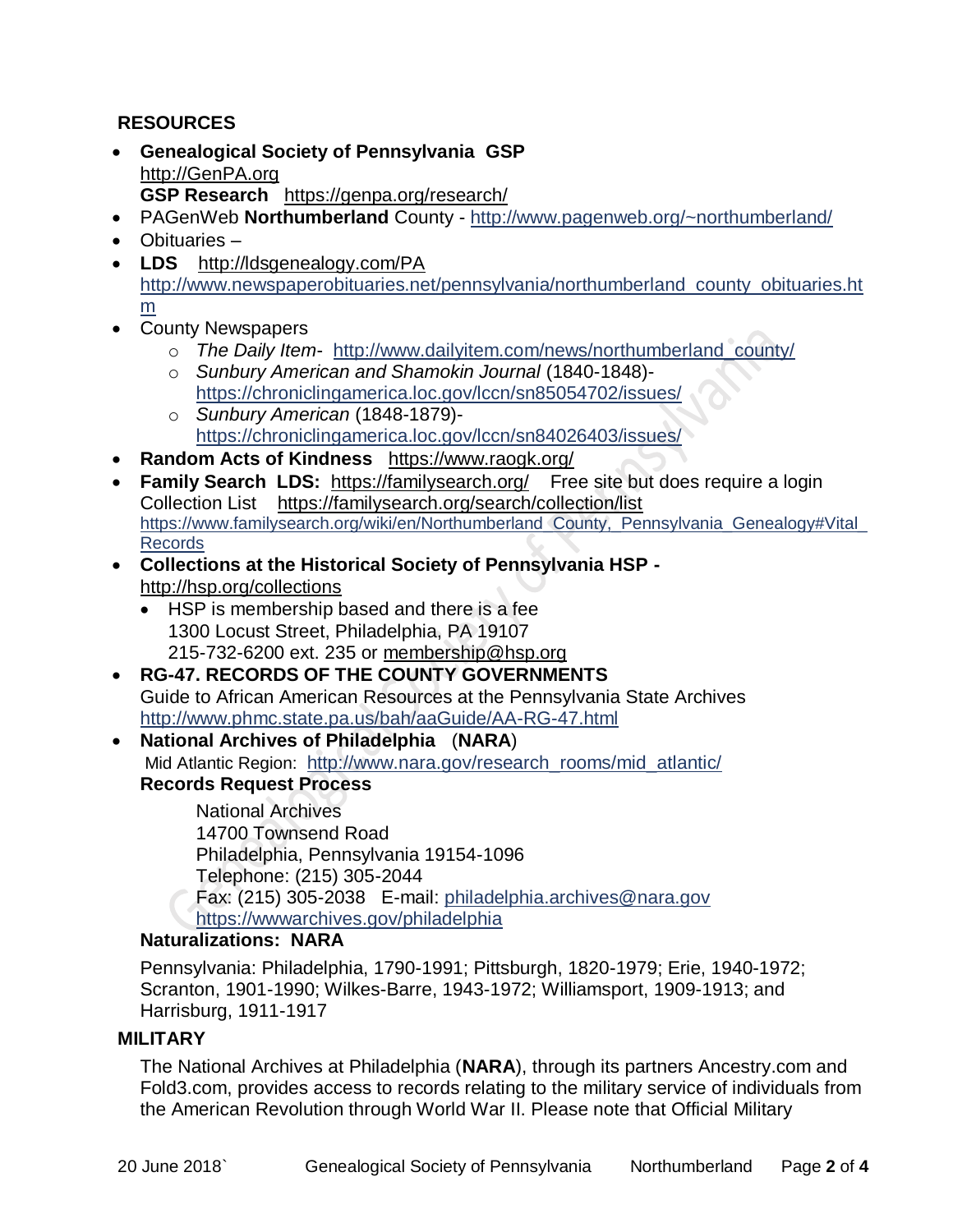Personnel Files from World War I to the present are held by the National Archives at St. Louis. <https://www.archives.gov/st-louis>

World War I and World War II, Fourth Enumeration Draft Cards can also be accessed through our partner sites. In addition, Records of the Selective Service System, 1940- 1969, for individuals from Delaware, Maryland, Pennsylvania, Virginia, and West Virginia are available from the National Archives at St. Louis. Copies of World War I draft cards can be requested from the National Archives at Atlanta [\(Atlanta.archives@nara.gov](mailto:Atlanta.archives@nara.gov) ).

For information on obtaining World War II era and later draft cards, please see <http://www.archives.gov/st-louis/archival-programs/other-records/selective-service.html> <https://www.archives.gov/philadelphia/public/family-history.html#military>

#### **Pennsylvania Military Records Research Guide**

<https://www.raogk.org/pennsylvania-genealogy/pa-military-records/>

#### **Probate – Wills Administrations**

Probate records may include Person's exact death date, Names of the family members, Family relationships, Names of spouses of children, Residences, Adoption or guardianship of minor children or dependents, Worth of the property and land holdings, Evidence of occupation, religion, or military service

**Family Search:** Pennsylvania Probate Records, 1683-1994 <https://familysearch.org/>

This collection includes probate records created in Pennsylvania counties. The records include wills, estate records and indexes.

#### **State of Pennsylvania Vital Records**

The **Pennsylvania State Archives** collects, preserves and makes available for study the permanently-valuable public records of the Commonwealth, with particular attention given to the records of state government.

Mailing address: 350 North Street Harrisburg, PA 17120 Email: Email PA State Archives Phone: (717) 783-3281

GPS address: 801 North 3rd Street Harrisburg, PA 17102 Coordinates: 40.266080, - 76.886053

# **BIRTH CERTIFICATES**, 1906-1910

The Division of Vital Records (DVR) maintains birth records that occurred in Pennsylvania from 1906 to the present.

For information on public records (births occurring from 1906 to 1910), click on Pennsylvania State Archives <http://www.phmc.pa.gov/archives/Pages/default.aspx>or our Genealogy page.

<http://www.health.pa.gov/MyRecords/Certificates/Genealogy/Pages/14125.aspx#.WNvLKfkrJHY>

# **Death Certificates**, 1906-1965

Original birth certificates for 1906-1910 and death certificates for 1906-1965 are available at the State Archives. Digital copies of the 1906-1908 birth certificates and the 1906-1963 death certificates may be found on Ancestry.com. Pennsylvania residents can access these records free of charge through Ancestry.com Pennsylvania. A free account can be created.